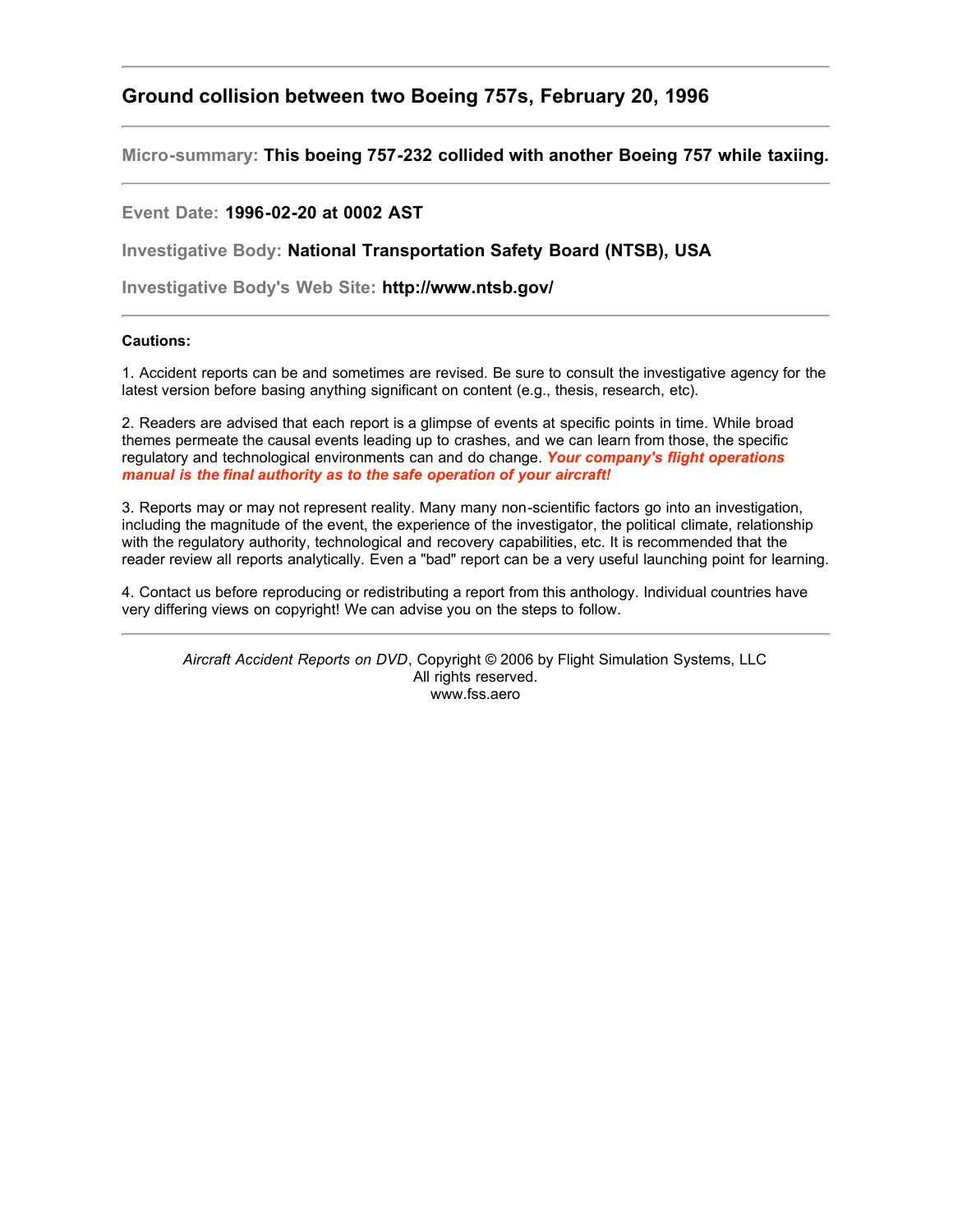| <b>National Transportation Safety Board</b>                                                                                                                                                                                                                                                                                                                                                                                                                                                                                                                                                                                                                                                                                                                                                                                                                                                                                                                                                                                                                                                                                                                                                                                                                                      |                                                                                                                                                                                                                                                                                                                                                                                                                                                                                                                                                            |                                     | NTSB ID: ANC96LA026A        |                                  | Aircraft Registration Number: N622DL |  |                  |  |  |
|----------------------------------------------------------------------------------------------------------------------------------------------------------------------------------------------------------------------------------------------------------------------------------------------------------------------------------------------------------------------------------------------------------------------------------------------------------------------------------------------------------------------------------------------------------------------------------------------------------------------------------------------------------------------------------------------------------------------------------------------------------------------------------------------------------------------------------------------------------------------------------------------------------------------------------------------------------------------------------------------------------------------------------------------------------------------------------------------------------------------------------------------------------------------------------------------------------------------------------------------------------------------------------|------------------------------------------------------------------------------------------------------------------------------------------------------------------------------------------------------------------------------------------------------------------------------------------------------------------------------------------------------------------------------------------------------------------------------------------------------------------------------------------------------------------------------------------------------------|-------------------------------------|-----------------------------|----------------------------------|--------------------------------------|--|------------------|--|--|
| <b>FACTUAL REPORT</b>                                                                                                                                                                                                                                                                                                                                                                                                                                                                                                                                                                                                                                                                                                                                                                                                                                                                                                                                                                                                                                                                                                                                                                                                                                                            |                                                                                                                                                                                                                                                                                                                                                                                                                                                                                                                                                            |                                     | Occurrence Date: 02/20/1996 |                                  | Most Critical Injury: None           |  |                  |  |  |
| <b>ÁVIATION</b><br>ETYBOP                                                                                                                                                                                                                                                                                                                                                                                                                                                                                                                                                                                                                                                                                                                                                                                                                                                                                                                                                                                                                                                                                                                                                                                                                                                        |                                                                                                                                                                                                                                                                                                                                                                                                                                                                                                                                                            |                                     | Occurrence Type: Accident   |                                  | Investigated By: NTSB                |  |                  |  |  |
| Location/Time                                                                                                                                                                                                                                                                                                                                                                                                                                                                                                                                                                                                                                                                                                                                                                                                                                                                                                                                                                                                                                                                                                                                                                                                                                                                    |                                                                                                                                                                                                                                                                                                                                                                                                                                                                                                                                                            |                                     |                             |                                  |                                      |  |                  |  |  |
| Nearest City/Place                                                                                                                                                                                                                                                                                                                                                                                                                                                                                                                                                                                                                                                                                                                                                                                                                                                                                                                                                                                                                                                                                                                                                                                                                                                               | <b>State</b>                                                                                                                                                                                                                                                                                                                                                                                                                                                                                                                                               |                                     | Zip Code                    | <b>Local Time</b>                | Time Zone                            |  |                  |  |  |
| <b>FAIRBANKS</b>                                                                                                                                                                                                                                                                                                                                                                                                                                                                                                                                                                                                                                                                                                                                                                                                                                                                                                                                                                                                                                                                                                                                                                                                                                                                 | AK                                                                                                                                                                                                                                                                                                                                                                                                                                                                                                                                                         |                                     | 99701                       | 0002                             | <b>AST</b>                           |  |                  |  |  |
| Airport Proximity: On Airport                                                                                                                                                                                                                                                                                                                                                                                                                                                                                                                                                                                                                                                                                                                                                                                                                                                                                                                                                                                                                                                                                                                                                                                                                                                    | Distance From Landing Facility:<br>Direction From Airport:                                                                                                                                                                                                                                                                                                                                                                                                                                                                                                 |                                     |                             |                                  |                                      |  |                  |  |  |
| <b>Aircraft Information Summary</b>                                                                                                                                                                                                                                                                                                                                                                                                                                                                                                                                                                                                                                                                                                                                                                                                                                                                                                                                                                                                                                                                                                                                                                                                                                              |                                                                                                                                                                                                                                                                                                                                                                                                                                                                                                                                                            |                                     |                             |                                  |                                      |  |                  |  |  |
| Aircraft Manufacturer                                                                                                                                                                                                                                                                                                                                                                                                                                                                                                                                                                                                                                                                                                                                                                                                                                                                                                                                                                                                                                                                                                                                                                                                                                                            |                                                                                                                                                                                                                                                                                                                                                                                                                                                                                                                                                            |                                     | Model/Series                |                                  |                                      |  | Type of Aircraft |  |  |
| <b>BOEING</b>                                                                                                                                                                                                                                                                                                                                                                                                                                                                                                                                                                                                                                                                                                                                                                                                                                                                                                                                                                                                                                                                                                                                                                                                                                                                    |                                                                                                                                                                                                                                                                                                                                                                                                                                                                                                                                                            |                                     | 757-232                     |                                  |                                      |  | Airplane         |  |  |
| Sightseeing Flight: No                                                                                                                                                                                                                                                                                                                                                                                                                                                                                                                                                                                                                                                                                                                                                                                                                                                                                                                                                                                                                                                                                                                                                                                                                                                           |                                                                                                                                                                                                                                                                                                                                                                                                                                                                                                                                                            |                                     |                             | Air Medical Transport Flight: No |                                      |  |                  |  |  |
| Narrative                                                                                                                                                                                                                                                                                                                                                                                                                                                                                                                                                                                                                                                                                                                                                                                                                                                                                                                                                                                                                                                                                                                                                                                                                                                                        |                                                                                                                                                                                                                                                                                                                                                                                                                                                                                                                                                            |                                     |                             |                                  |                                      |  |                  |  |  |
|                                                                                                                                                                                                                                                                                                                                                                                                                                                                                                                                                                                                                                                                                                                                                                                                                                                                                                                                                                                                                                                                                                                                                                                                                                                                                  | On February 20, 1996, about 0002 Alaska standard time, a Delta Airlines Boeing 757-232 airplane,<br>N622DL, operating under 14 CFR Part 121 as Flight 367, collided with a United Airlines Boeing<br>757-222 airplane, N524UA, on the ramp at the Fairbanks International Airport, Fairbanks, Alaska.<br>The United Airlines airplane was also operating under 14 CFR Part 121, as Flight 404. Both flights<br>were en route to Anchorage, Alaska. Visual meteorological conditions prevailed in the area, and<br>both flights had filed IFR flight plans. |                                     |                             |                                  |                                      |  |                  |  |  |
| There was no emergency evacuation from either airplane, and there were no reported injuries among<br>the 39 passengers and 7 crew members aboard the Delta Flight, or the 38 passengers and 7 crew<br>members aboard the United airplane.                                                                                                                                                                                                                                                                                                                                                                                                                                                                                                                                                                                                                                                                                                                                                                                                                                                                                                                                                                                                                                        |                                                                                                                                                                                                                                                                                                                                                                                                                                                                                                                                                            |                                     |                             |                                  |                                      |  |                  |  |  |
| According to Delta Airlines personnel and other witnesses, the Delta airplane was leaving Gate 8,<br>and had initiated a turn to its right to taxi to the departure runway. During the course of the<br>turn, the left wingtip of the Delta 757 collided with the left wingtip of the United 757, which was<br>loaded with passengers, but still parked at an adjoining gate, Gate 7.                                                                                                                                                                                                                                                                                                                                                                                                                                                                                                                                                                                                                                                                                                                                                                                                                                                                                            |                                                                                                                                                                                                                                                                                                                                                                                                                                                                                                                                                            |                                     |                             |                                  |                                      |  |                  |  |  |
|                                                                                                                                                                                                                                                                                                                                                                                                                                                                                                                                                                                                                                                                                                                                                                                                                                                                                                                                                                                                                                                                                                                                                                                                                                                                                  | The Delta 757 sustained minor damage to the left wingtip navigation light and housing; the United<br>757 received substantial damage to the left outboard aileron.                                                                                                                                                                                                                                                                                                                                                                                         |                                     |                             |                                  |                                      |  |                  |  |  |
| Written statements (attached) from the two Delta Airlines ramp marshals, disclosed essentially the<br>same information. Both ramp marshals were "unplugged" from the airplane, i.e., they were not<br>communicating to the flight crew through any electronic means. They observed the airplane moving<br>away from the ramp in what appeared to be a wide right turn. The marshal nearest the left wing<br>signalled the emergency "STOP" signal with his flashlight wands when it became clear to him that<br>left wing was coming too close to the United airplane's wing tip. The wing marshal stated that<br>the<br>he thinks the accident could have been prevented if the crew had observed his signals and stopped<br>in a timely manner. The marshal closest to the nose of the Delta airplane also gave an emergency<br>" STOP"<br>signal with his wands, mimicking the signal he saw the wing marshal give. The forward<br>marshal is unsure if the flight crew would have been in a position to see his stop signal because<br>of his position (near mid-galley) in relation to the flight deck. The forward marshal noted in his<br>statement that he never gave the crew the release from ramp salute, signalling that the airplane<br>was clear of all obstacles. |                                                                                                                                                                                                                                                                                                                                                                                                                                                                                                                                                            |                                     |                             |                                  |                                      |  |                  |  |  |
|                                                                                                                                                                                                                                                                                                                                                                                                                                                                                                                                                                                                                                                                                                                                                                                                                                                                                                                                                                                                                                                                                                                                                                                                                                                                                  | After the collision, the flight crew continued towards the active runway. The Captain wrote in his<br>statement that he received a signal from the dispatching agent (ramp marshal) signalling him<br>forward to the taxiway. The Captain later received information that the airplane needed to return<br>to the gate area. Once he returned to the gate, he was informed of the collision.                                                                                                                                                               |                                     |                             |                                  |                                      |  |                  |  |  |
| The United Airlines airplane was removed from service. Temporary repairs were made to the debonded<br>composite aileron, and a ferry permit was issued by the FAA which allowed the airplane to be flown                                                                                                                                                                                                                                                                                                                                                                                                                                                                                                                                                                                                                                                                                                                                                                                                                                                                                                                                                                                                                                                                         |                                                                                                                                                                                                                                                                                                                                                                                                                                                                                                                                                            |                                     |                             |                                  |                                      |  |                  |  |  |
|                                                                                                                                                                                                                                                                                                                                                                                                                                                                                                                                                                                                                                                                                                                                                                                                                                                                                                                                                                                                                                                                                                                                                                                                                                                                                  |                                                                                                                                                                                                                                                                                                                                                                                                                                                                                                                                                            | FACTUAL REPORT - AVIATION<br>Page 1 |                             |                                  |                                      |  |                  |  |  |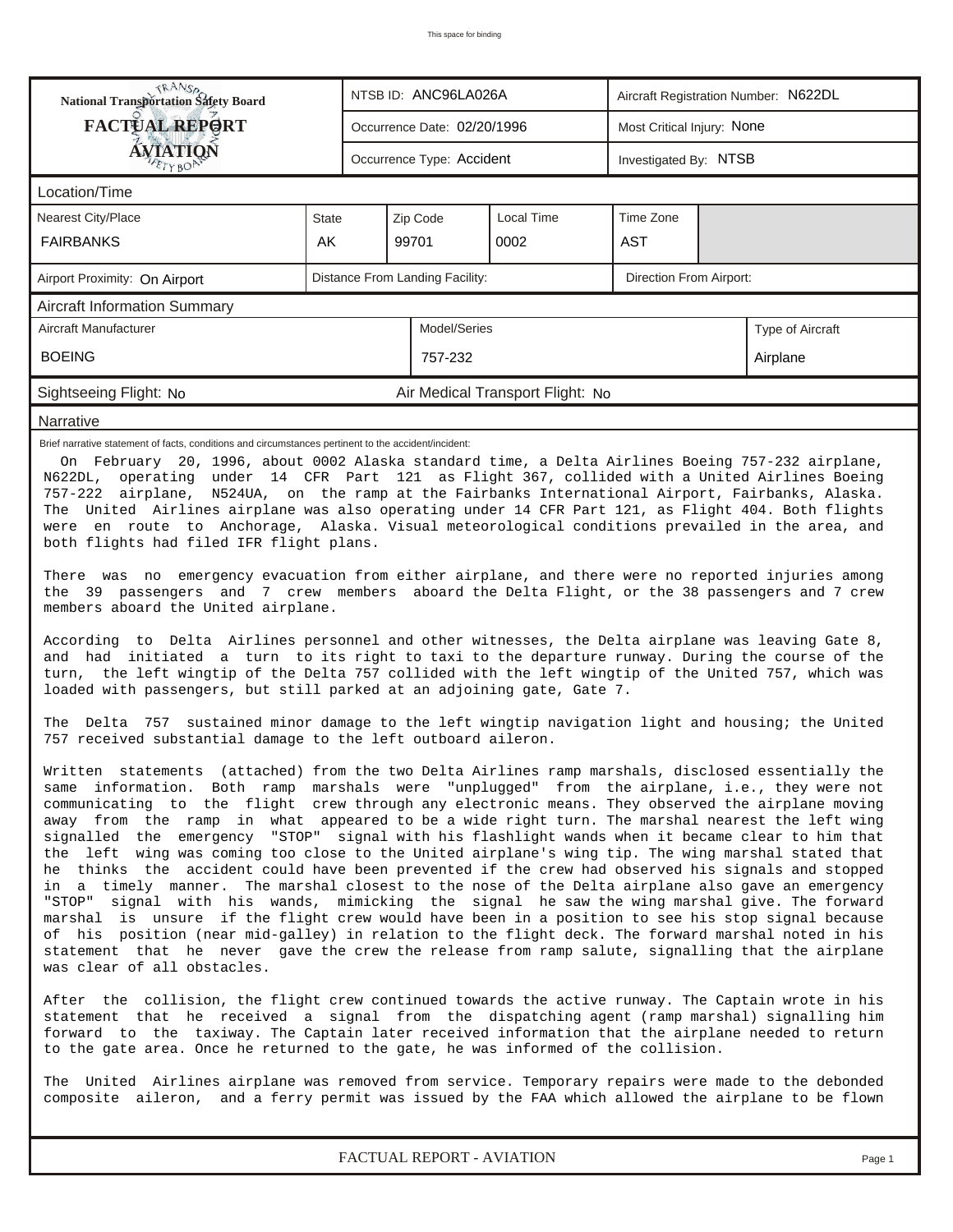| National Transportation Safety Board<br><b>FACTUAL REPORT</b>                                | NTSB ID: ANC96LA026A<br>Occurrence Date: 02/20/1996<br>Occurrence Type: Accident |  |
|----------------------------------------------------------------------------------------------|----------------------------------------------------------------------------------|--|
| Narrative<br>(Continued)                                                                     |                                                                                  |  |
| to United's repair facility in San Francisco, California, where a new aileron was installed. |                                                                                  |  |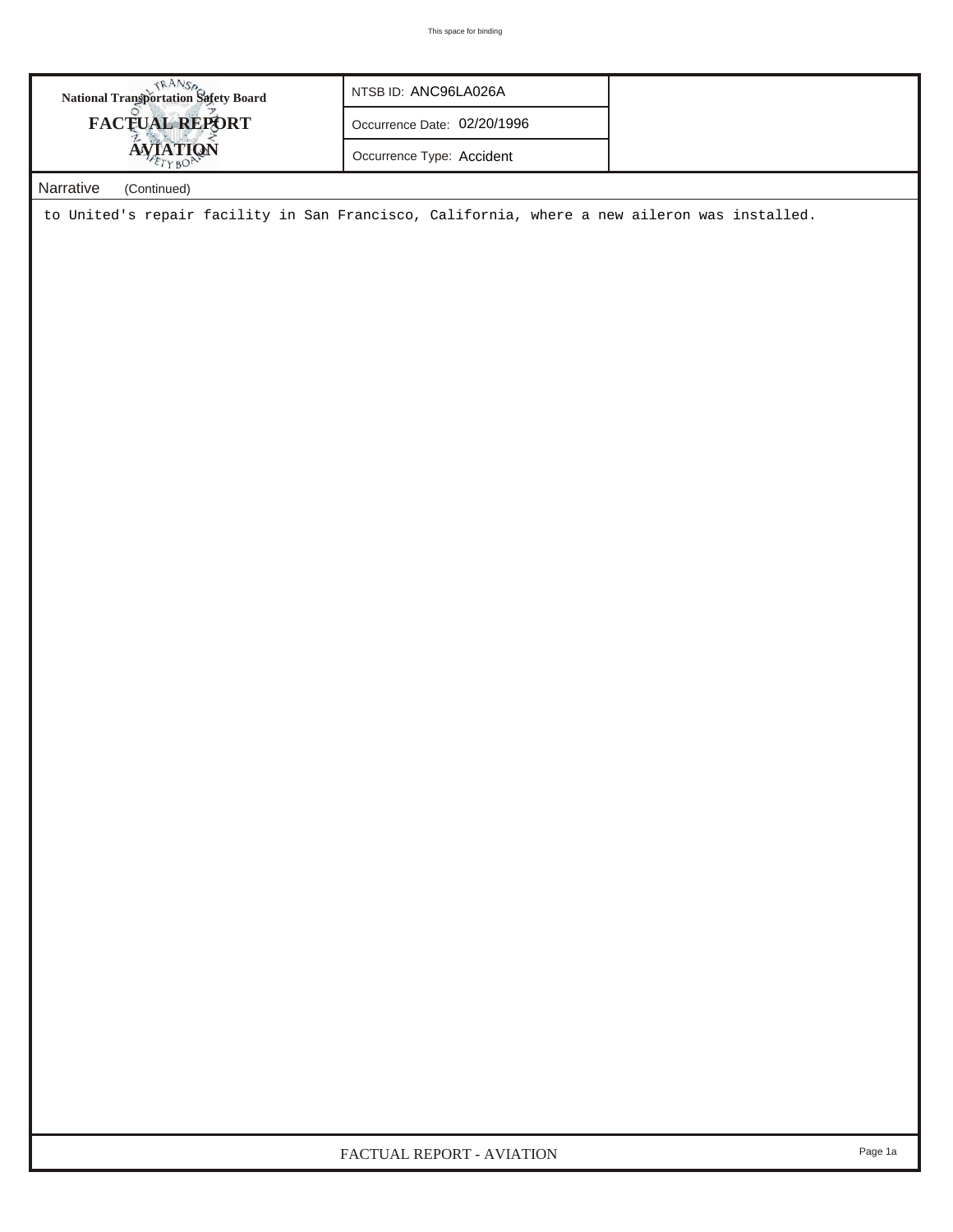| <b>National Transportation Safety Board</b>                              |                                                                         |  | NTSB ID: ANC96LA026A                                      |                             |                  |                                      |                           |                   |                      |             |  |
|--------------------------------------------------------------------------|-------------------------------------------------------------------------|--|-----------------------------------------------------------|-----------------------------|------------------|--------------------------------------|---------------------------|-------------------|----------------------|-------------|--|
| <b>FACTUAL REPORT</b>                                                    |                                                                         |  |                                                           | Occurrence Date: 02/20/1996 |                  |                                      |                           |                   |                      |             |  |
| <b>AVIATION</b>                                                          |                                                                         |  |                                                           | Occurrence Type: Accident   |                  |                                      |                           |                   |                      |             |  |
| Landing Facility/Approach Information                                    |                                                                         |  |                                                           |                             |                  |                                      |                           |                   |                      |             |  |
| <b>Airport Name</b>                                                      | Runway Used<br>Runway Length<br>Airport ID:<br><b>Airport Elevation</b> |  |                                                           |                             |                  |                                      |                           | Runway Width      |                      |             |  |
| <b>FAIRBANKS INTERNATIONAL</b>                                           |                                                                         |  | FAI                                                       | 434 Ft. MSL                 | 0                |                                      |                           |                   |                      |             |  |
| Runway Surface Type:                                                     |                                                                         |  |                                                           |                             |                  |                                      |                           |                   |                      |             |  |
| Runway Surface Condition:                                                |                                                                         |  |                                                           |                             |                  |                                      |                           |                   |                      |             |  |
| Type Instrument Approach:                                                |                                                                         |  |                                                           |                             |                  |                                      |                           |                   |                      |             |  |
| VFR Approach/Landing:                                                    |                                                                         |  |                                                           |                             |                  |                                      |                           |                   |                      |             |  |
| Aircraft Information                                                     |                                                                         |  |                                                           |                             |                  |                                      |                           |                   |                      |             |  |
| Aircraft Manufacturer<br><b>BOEING</b>                                   |                                                                         |  | 757-232                                                   | Model/Series                |                  |                                      |                           | 22912             | Serial Number        |             |  |
| Airworthiness Certificate(s): Transport                                  |                                                                         |  |                                                           |                             |                  |                                      |                           |                   |                      |             |  |
| Landing Gear Type: Retractable - Tricycle                                |                                                                         |  |                                                           |                             |                  |                                      |                           |                   |                      |             |  |
| Homebuilt Aircraft? No                                                   | Number of Seats: 190                                                    |  |                                                           | Certified Max Gross Wt.     |                  | 223800 LBS                           |                           |                   | Number of Engines: 2 |             |  |
| Engine Type:<br>Turbo Fan                                                | Engine Manufacturer:<br>Model/Series:<br>P&W<br>2037                    |  |                                                           |                             |                  |                                      | Rated Power:<br>38200 LBS |                   |                      |             |  |
| - Aircraft Inspection Information                                        |                                                                         |  |                                                           |                             |                  |                                      |                           |                   |                      |             |  |
| Type of Last Inspection                                                  |                                                                         |  | Date of Last Inspection<br>Time Since Last Inspection     |                             |                  |                                      |                           |                   | Airframe Total Time  |             |  |
| <b>Continuous Airworthiness</b>                                          |                                                                         |  | 60 Hours<br>02/1996                                       |                             |                  |                                      |                           |                   |                      | 30708 Hours |  |
| - Emergency Locator Transmitter (ELT) Information                        |                                                                         |  |                                                           |                             |                  |                                      |                           |                   |                      |             |  |
| ELT Installed? No                                                        | <b>ELT Operated?</b>                                                    |  |                                                           |                             |                  | ELT Aided in Locating Accident Site? |                           |                   |                      |             |  |
| Owner/Operator Information                                               |                                                                         |  |                                                           |                             |                  |                                      |                           |                   |                      |             |  |
| <b>Registered Aircraft Owner</b>                                         |                                                                         |  |                                                           | <b>Street Address</b>       |                  | RODNEY SQ. N. CORP. TRADE ADM.       |                           |                   |                      |             |  |
| <b>WILMINGTON TRUST</b>                                                  |                                                                         |  | <b>State</b><br>City                                      |                             |                  |                                      |                           |                   |                      | Zip Code    |  |
|                                                                          |                                                                         |  | DE<br>19890<br><b>WILMINGTON</b><br><b>Street Address</b> |                             |                  |                                      |                           |                   |                      |             |  |
| Operator of Aircraft                                                     |                                                                         |  |                                                           |                             | 1030 DELTA BLVD. |                                      |                           |                   |                      |             |  |
| DELTA AIRLINES, INC.                                                     | <b>State</b><br>City<br><b>ATLANTA</b><br>GA                            |  |                                                           |                             |                  |                                      |                           | Zip Code<br>30320 |                      |             |  |
| <b>Operator Does Business As:</b>                                        |                                                                         |  |                                                           |                             |                  | Operator Designator Code: DL         |                           |                   |                      |             |  |
| - Type of U.S. Certificate(s) Held:                                      |                                                                         |  |                                                           |                             |                  |                                      |                           |                   |                      |             |  |
|                                                                          | Air Carrier Operating Certificate(s): Flag Carrier/Domestic             |  |                                                           |                             |                  |                                      |                           |                   |                      |             |  |
| Operating Certificate:                                                   | Operator Certificate:                                                   |  |                                                           |                             |                  |                                      |                           |                   |                      |             |  |
| Regulation Flight Conducted Under: Part 121: Air Carrier                 |                                                                         |  |                                                           |                             |                  |                                      |                           |                   |                      |             |  |
| Type of Flight Operation Conducted: Scheduled; Domestic; Passenger/Cargo |                                                                         |  |                                                           |                             |                  |                                      |                           |                   |                      |             |  |
| FACTUAL REPORT - AVIATION<br>Page 2                                      |                                                                         |  |                                                           |                             |                  |                                      |                           |                   |                      |             |  |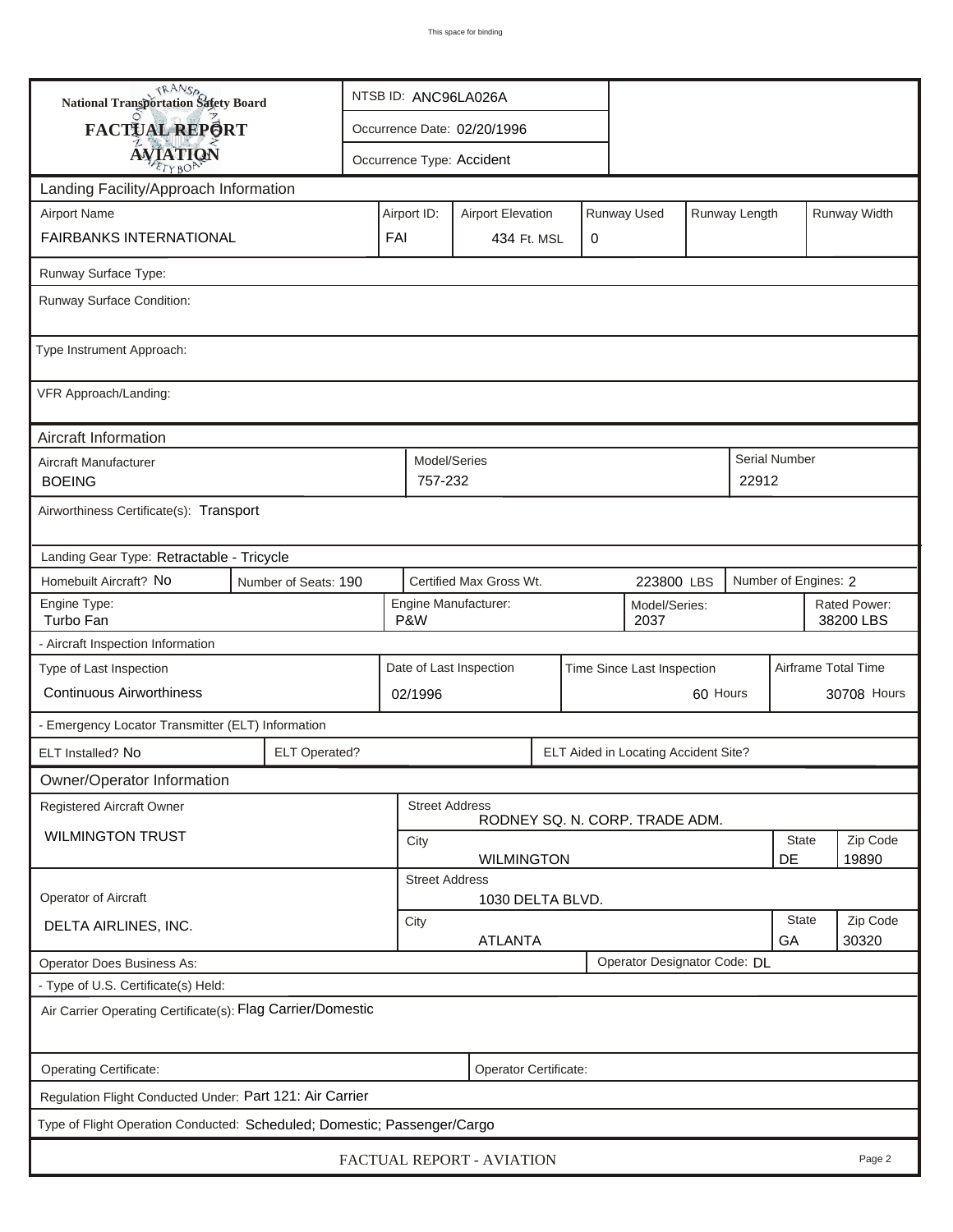| <b>National Transportation Safety Board</b>                                                          |                                              |                        | NTSB ID: ANC96LA026A                                 |                             |         |                                    |                    |                                        |           |                |            |                                    |                     |
|------------------------------------------------------------------------------------------------------|----------------------------------------------|------------------------|------------------------------------------------------|-----------------------------|---------|------------------------------------|--------------------|----------------------------------------|-----------|----------------|------------|------------------------------------|---------------------|
| FACTUAL REPORT                                                                                       |                                              |                        |                                                      | Occurrence Date: 02/20/1996 |         |                                    |                    |                                        |           |                |            |                                    |                     |
|                                                                                                      |                                              |                        |                                                      |                             |         |                                    |                    |                                        |           |                |            |                                    |                     |
|                                                                                                      | <b>AVIATION</b><br>Occurrence Type: Accident |                        |                                                      |                             |         |                                    |                    |                                        |           |                |            |                                    |                     |
| <b>First Pilot Information</b>                                                                       |                                              |                        |                                                      |                             |         |                                    |                    |                                        |           |                |            |                                    |                     |
| City<br>Name                                                                                         |                                              |                        |                                                      |                             |         |                                    |                    |                                        |           | <b>State</b>   |            | Date of Birth                      | Age                 |
| On File                                                                                              |                                              |                        |                                                      |                             | On File |                                    |                    |                                        |           | On File        |            | On File                            | 59                  |
| Principal Profession: Civilian Pilot<br>Certificate Number: On File<br>Seat Occupied: Left<br>Sex: M |                                              |                        |                                                      |                             |         |                                    |                    |                                        |           |                |            |                                    |                     |
| Airline Transport<br>Certificate(s):                                                                 |                                              |                        |                                                      |                             |         |                                    |                    |                                        |           |                |            |                                    |                     |
| Airplane Rating(s):<br>Multi-engine Land; Single-engine Land                                         |                                              |                        |                                                      |                             |         |                                    |                    |                                        |           |                |            |                                    |                     |
| Rotorcraft/Glider/LTA: None                                                                          |                                              |                        |                                                      |                             |         |                                    |                    |                                        |           |                |            |                                    |                     |
| Instrument Rating(s): Airplane                                                                       |                                              |                        |                                                      |                             |         |                                    |                    |                                        |           |                |            |                                    |                     |
| Instructor Rating(s):                                                                                | None                                         |                        |                                                      |                             |         |                                    |                    |                                        |           |                |            |                                    |                     |
| Type Rating/Endorsement for Accident/Incident Aircraft? Yes                                          |                                              |                        |                                                      |                             |         |                                    |                    | <b>Current Biennial Flight Review?</b> |           |                |            |                                    |                     |
| Medical Cert.: Class 1                                                                               |                                              |                        | Medical Cert. Status: Valid Medical--no waivers/lim. |                             |         |                                    |                    |                                        |           |                |            | Date of Last Medical Exam: 10/1995 |                     |
|                                                                                                      |                                              |                        |                                                      |                             |         |                                    |                    |                                        |           |                |            |                                    |                     |
| - Flight Time Matrix                                                                                 | All A/C                                      | This Make<br>and Model | Airplane<br>Single Engine                            | Airplane<br>Mult-Engine     | Night   |                                    | Actual             | Instrument                             | Simulated |                | Rotorcraft | Glider                             | Lighter<br>Than Air |
| <b>Total Time</b>                                                                                    | 14000                                        | 2484                   |                                                      |                             |         |                                    |                    | 3000                                   |           |                |            |                                    |                     |
| Pilot In Command(PIC)                                                                                |                                              |                        |                                                      |                             |         |                                    |                    |                                        |           |                |            |                                    |                     |
| Instructor                                                                                           |                                              |                        |                                                      |                             |         |                                    |                    |                                        |           |                |            |                                    |                     |
| Last 90 Days                                                                                         | 92                                           | 92                     |                                                      |                             |         |                                    |                    |                                        |           |                |            |                                    |                     |
| Last 30 Days                                                                                         | 8                                            | 8                      |                                                      |                             |         |                                    |                    |                                        |           |                |            |                                    |                     |
| Last 24 Hours                                                                                        |                                              |                        |                                                      |                             |         |                                    |                    |                                        |           |                |            |                                    |                     |
| Seatbelt Used? Yes                                                                                   |                                              |                        | Shoulder Harness Used? Yes                           |                             |         |                                    |                    | Toxicology Performed? No               |           |                |            | Second Pilot? Yes                  |                     |
|                                                                                                      |                                              |                        |                                                      |                             |         |                                    |                    |                                        |           |                |            |                                    |                     |
| Flight Plan/Itinerary                                                                                |                                              |                        |                                                      |                             |         |                                    |                    |                                        |           |                |            |                                    |                     |
| Type of Flight Plan Filed: Unknown                                                                   |                                              |                        |                                                      |                             |         |                                    |                    |                                        |           |                |            |                                    |                     |
| Departure Point                                                                                      |                                              |                        |                                                      |                             |         | <b>State</b>                       | Airport Identifier |                                        |           | Departure Time |            | Time Zone                          |                     |
| Same as Accident/Incident Location                                                                   |                                              |                        |                                                      |                             |         |                                    |                    | FAI                                    |           |                | 0000       |                                    |                     |
| Destination                                                                                          |                                              |                        |                                                      |                             |         | Airport Identifier<br><b>State</b> |                    |                                        |           |                |            |                                    |                     |
| ANCHORAGE                                                                                            |                                              |                        |                                                      |                             |         | AK<br><b>ANC</b>                   |                    |                                        |           |                |            |                                    |                     |
| Type of Clearance:                                                                                   |                                              |                        |                                                      |                             |         |                                    |                    |                                        |           |                |            |                                    |                     |
| Type of Airspace:                                                                                    |                                              |                        |                                                      |                             |         |                                    |                    |                                        |           |                |            |                                    |                     |
| Weather Information                                                                                  |                                              |                        |                                                      |                             |         |                                    |                    |                                        |           |                |            |                                    |                     |
| Source of Briefing:                                                                                  |                                              |                        |                                                      |                             |         |                                    |                    |                                        |           |                |            |                                    |                     |
|                                                                                                      |                                              |                        |                                                      |                             |         |                                    |                    |                                        |           |                |            |                                    |                     |
| Method of Briefing:                                                                                  |                                              |                        |                                                      |                             |         |                                    |                    |                                        |           |                |            |                                    |                     |
|                                                                                                      |                                              |                        | FACTUAL REPORT - AVIATION                            |                             |         |                                    |                    |                                        |           |                |            |                                    | Page 3              |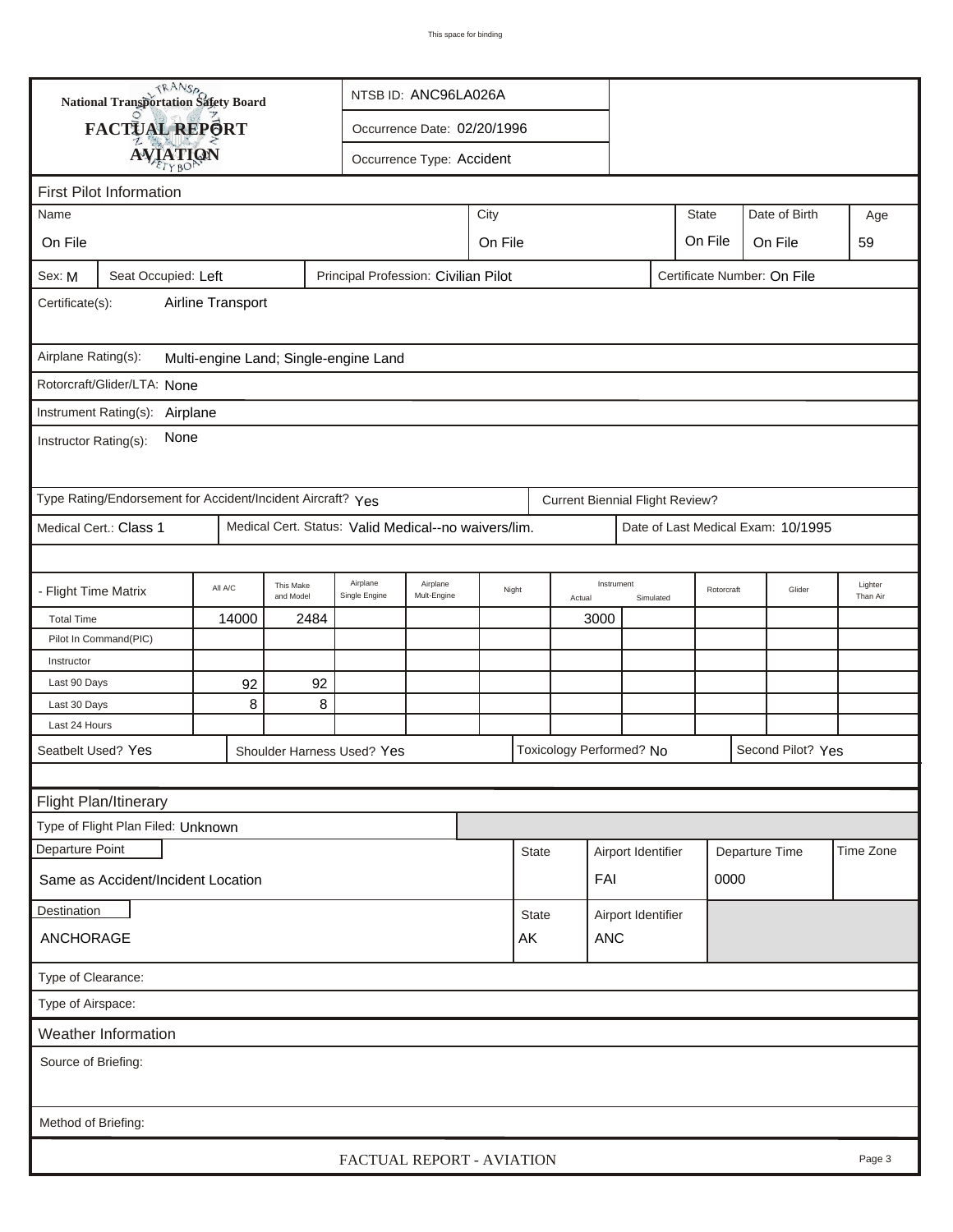|                        | <b>National Transportation Safety Board</b> |                  |                | NTSB ID: ANC96LA026A        |    |                     |                                     |    |                                                       |                                  |            |       |     |  |
|------------------------|---------------------------------------------|------------------|----------------|-----------------------------|----|---------------------|-------------------------------------|----|-------------------------------------------------------|----------------------------------|------------|-------|-----|--|
|                        | FACTUAL REPORT                              |                  |                | Occurrence Date: 02/20/1996 |    |                     |                                     |    |                                                       |                                  |            |       |     |  |
|                        | <b>AVIATION</b>                             |                  |                | Occurrence Type: Accident   |    |                     |                                     |    |                                                       |                                  |            |       |     |  |
|                        | Weather Information                         |                  |                |                             |    |                     |                                     |    |                                                       |                                  |            |       |     |  |
| WOF ID                 | <b>Observation Time</b>                     | Time Zone        |                | <b>WOF Elevation</b>        |    |                     | WOF Distance From Accident Site     |    | Direction From Accident Site                          |                                  |            |       |     |  |
|                        |                                             |                  |                |                             |    |                     |                                     |    |                                                       |                                  |            |       |     |  |
| FAI                    | 2335                                        | <b>AST</b>       |                | 434 Ft. MSL                 |    |                     |                                     |    | 0 NM<br>0 Deg. Mag.                                   |                                  |            |       |     |  |
|                        | Sky/Lowest Cloud Condition: Scattered       |                  |                |                             |    |                     | 2400 Ft. AGL                        |    |                                                       | Condition of Light: Night/Bright |            |       |     |  |
|                        | Lowest Ceiling: Broken                      |                  |                | 4700 Ft. AGL                |    | Visibility:         |                                     | 10 | <b>SM</b>                                             |                                  | Altimeter: | 29.00 | "Hg |  |
| Temperature:           | -21 $^{\circ}$ C                            | Dew Point:       |                | -18 $\degree$ C             |    | Wind Direction: 190 |                                     |    |                                                       | Density Altitude:<br>Ft.         |            |       |     |  |
| Wind Speed: 7          |                                             | Gusts:           |                |                             |    |                     |                                     |    | Weather Condtions at Accident Site: Visual Conditions |                                  |            |       |     |  |
| Visibility (RVR):      | 0<br>Ft.                                    | Visibility (RVV) |                | 0                           | SM |                     | Intensity of Precipitation: Unknown |    |                                                       |                                  |            |       |     |  |
|                        | Restrictions to Visibility: None            |                  |                |                             |    |                     |                                     |    |                                                       |                                  |            |       |     |  |
|                        |                                             |                  |                |                             |    |                     |                                     |    |                                                       |                                  |            |       |     |  |
| Type of Precipitation: | None                                        |                  |                |                             |    |                     |                                     |    |                                                       |                                  |            |       |     |  |
|                        |                                             |                  |                |                             |    |                     |                                     |    |                                                       |                                  |            |       |     |  |
|                        | <b>Accident Information</b>                 |                  |                |                             |    |                     |                                     |    |                                                       |                                  |            |       |     |  |
|                        | Aircraft Damage: Minor                      |                  |                | Aircraft Fire: None         |    |                     |                                     |    | Aircraft Explosion None                               |                                  |            |       |     |  |
|                        | Classification: U.S. Registered/U.S. Soil   |                  |                |                             |    |                     |                                     |    |                                                       |                                  |            |       |     |  |
|                        | - Injury Summary Matrix                     | Fatal            | Serious        | Minor                       |    | None                | <b>TOTAL</b>                        |    |                                                       |                                  |            |       |     |  |
| <b>First Pilot</b>     |                                             |                  |                |                             |    | 1                   | 1                                   |    |                                                       |                                  |            |       |     |  |
| Second Pilot           |                                             |                  |                |                             |    | $\mathbf{1}$        | 1                                   |    |                                                       |                                  |            |       |     |  |
| <b>Student Pilot</b>   |                                             |                  |                |                             |    |                     |                                     |    |                                                       |                                  |            |       |     |  |
|                        | Flight Instructor                           |                  |                |                             |    |                     |                                     |    |                                                       |                                  |            |       |     |  |
| <b>Check Pilot</b>     |                                             |                  |                |                             |    |                     |                                     |    |                                                       |                                  |            |       |     |  |
|                        | <b>Flight Engineer</b>                      |                  |                |                             |    |                     |                                     |    |                                                       |                                  |            |       |     |  |
|                        | Cabin Attendants                            |                  |                |                             |    | $5 \mid$            | 5                                   |    |                                                       |                                  |            |       |     |  |
| Other Crew             |                                             |                  |                |                             |    |                     |                                     |    |                                                       |                                  |            |       |     |  |
| Passengers             |                                             |                  |                |                             |    | 39                  | 39                                  |    |                                                       |                                  |            |       |     |  |
| - TOTAL ABOARD -       |                                             |                  |                |                             |    | 46                  | 46                                  |    |                                                       |                                  |            |       |     |  |
| Other Ground           |                                             | 0                | $\overline{0}$ |                             | 0  |                     | $\overline{0}$                      |    |                                                       |                                  |            |       |     |  |
|                        | - GRAND TOTAL -                             | 0                | $\Omega$       |                             | 0  | 46                  | 46                                  |    |                                                       |                                  |            |       |     |  |
|                        |                                             |                  |                |                             |    |                     |                                     |    |                                                       |                                  |            |       |     |  |
|                        | FACTUAL REPORT - AVIATION<br>Page 4         |                  |                |                             |    |                     |                                     |    |                                                       |                                  |            |       |     |  |